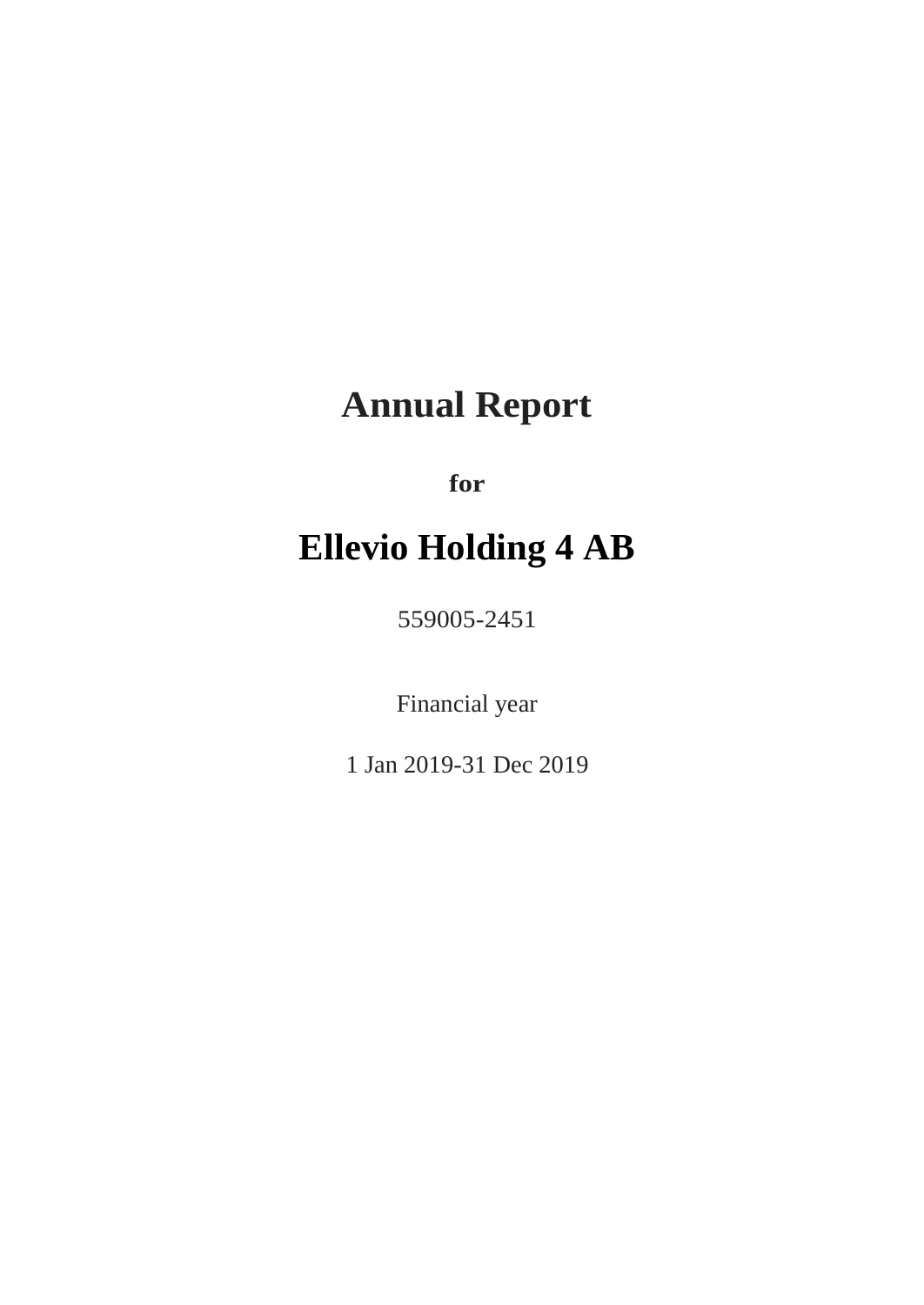The Board of Directors of Ellevio Holding 4 AB hereby presents its annual report for the financial year 1 January 2019 – 31 December 2019.

# **Directors' Report**

## **Ownership**

Ellevio Holding 4 AB is a wholly owned subsidiary of Ellevio Holding 3 AB, corp. ID no. 559005-2436. Consolidated financial statements are prepared by Ellevio Holding 1, corp. ID no. 559005-2444.

## **Operations**

Ellevio Holding 4 AB is engaged in the management, directly or through Group companies, of immovable and movable property (including shares of Group companies) and in related activities, mainly in the form of intercompany financing activities. Ellevio Holding 4 AB owns all shares of Ellevio AB (publ), corp. ID no. 556037-7326, see also Note 14 Summary of Group. The Board of Directors has its registered office in the municipality of Stockholm in Stockholm County.

#### Results and financial position:

| Sek '000                          | 2019                     | 2018       | 2017       | 2016       | $2015^{2}$ |
|-----------------------------------|--------------------------|------------|------------|------------|------------|
| Net sales                         |                          |            |            |            | ۰.         |
| Profit before tax                 | $\overline{\phantom{a}}$ |            |            | 81         | -81        |
| Total assets                      | 28 003 394               | 26 511 482 | 29 154 068 | 27 862 984 | 27 800 909 |
| Equity                            | 7 335 202                | 7 335 202  | 7 335 202  | 7 335 202  | 7 335 139  |
| Equity/assets ratio <sup>1)</sup> | 26.2%                    | 27,7%      | 25,1%      | 26,3%      | 26,4%      |
| 1) Adjusted equity / Total assets |                          |            |            |            |            |

1) Adjusted equity / Total assets 2) Refers to the company's first year of operations, 26 February 2015 – 31 December 2015

## **Significant events during the financial year**

No significant events occurred during the financial year affecting the limited operations conducted within the company.

## **Group contributions**

In 2019 the company received a Group contribution of SEK 31,250.

## **Proposed appropriation of retained earnings**

The board of directors proposes allocation of profit available for distribution (SEK) as follows:

| retained earnings<br>profit for the year | 7.335.151.546 |
|------------------------------------------|---------------|
|                                          | 7,335,151,546 |
| To be carried forward                    | 7,335,151,546 |

Further information about the company's results and financial position is provided in the following income statement, balance sheet and additional disclosures. Unless otherwise stated, amounts in the annual report refer to thousands of Swedish kronor (SEK '000). Due to rounding of amounts to the nearest thousand Swedish kronor, some totals may not be exactly equal to the sum of all sub-totals.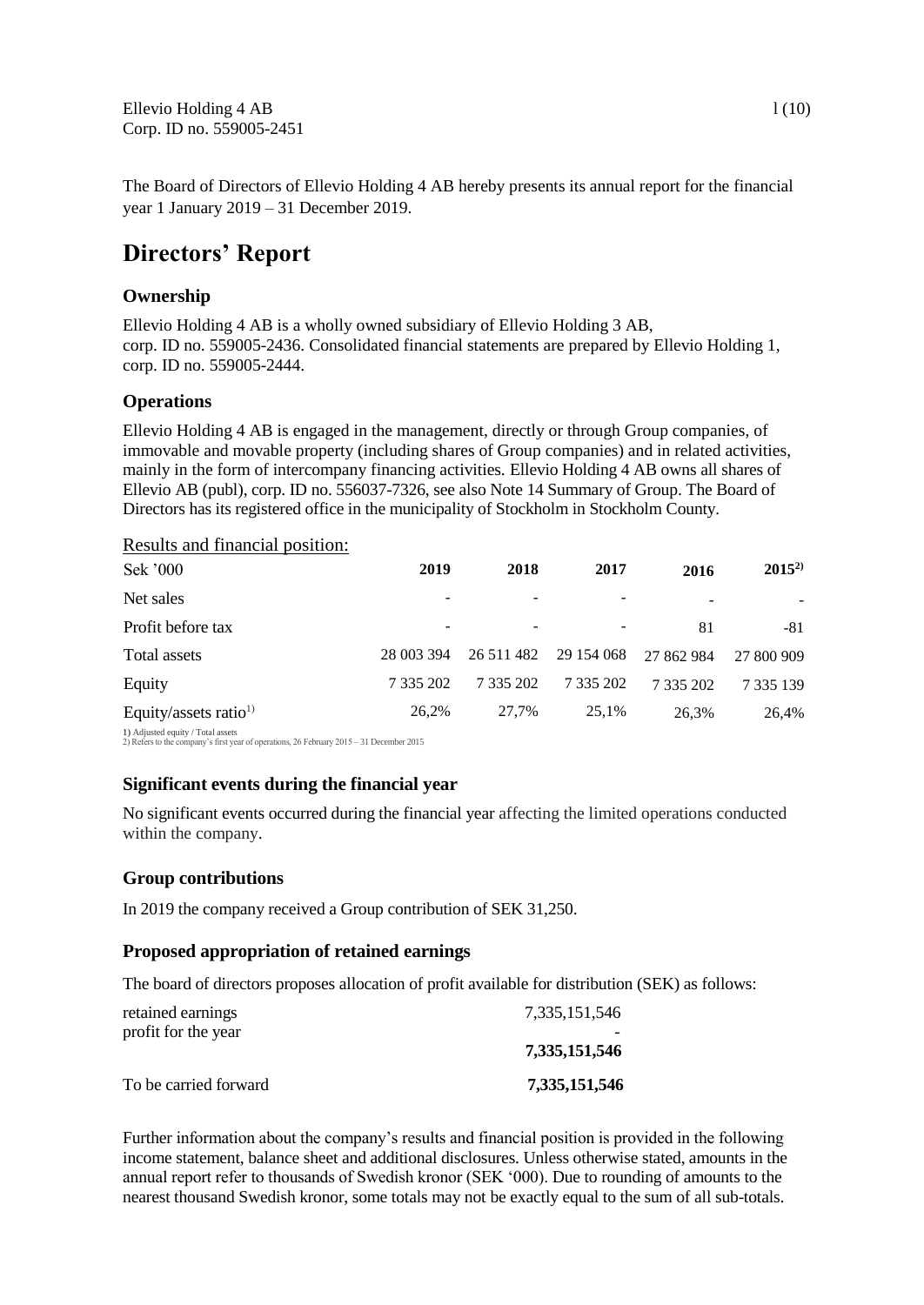Ellevio Holding 4 AB 2(10) Corp. ID no. 559005-2451

| <b>Income statement</b><br><b>SEK '000</b>                                                                               | <b>Note</b>       | 1 Jan 2019<br>-31 Dec 2019 | 1 Jan 2018<br>-31 Dec 2018 |
|--------------------------------------------------------------------------------------------------------------------------|-------------------|----------------------------|----------------------------|
| <b>Operating expenses</b><br>Other expenses                                                                              | 2                 | $-31$                      | $-31$                      |
| <b>Operating loss</b>                                                                                                    |                   | $-31$                      | $-31$                      |
| <b>Financial income and expense</b><br>Other interest income from Group companies<br>Interest expense to Group companies | 1<br>$\mathbf{1}$ | 1,491,912<br>$-1,491,912$  | 1,609,114<br>$-1,609,114$  |
| Results after net financial income/expense                                                                               |                   | $-31$                      | $-31$                      |
| Appropriations                                                                                                           | 1, 3              | 31                         | 31                         |
| <b>Results before tax</b>                                                                                                |                   |                            |                            |
| Tax on profit for the year                                                                                               |                   |                            |                            |
| <b>Results for the year</b>                                                                                              |                   |                            |                            |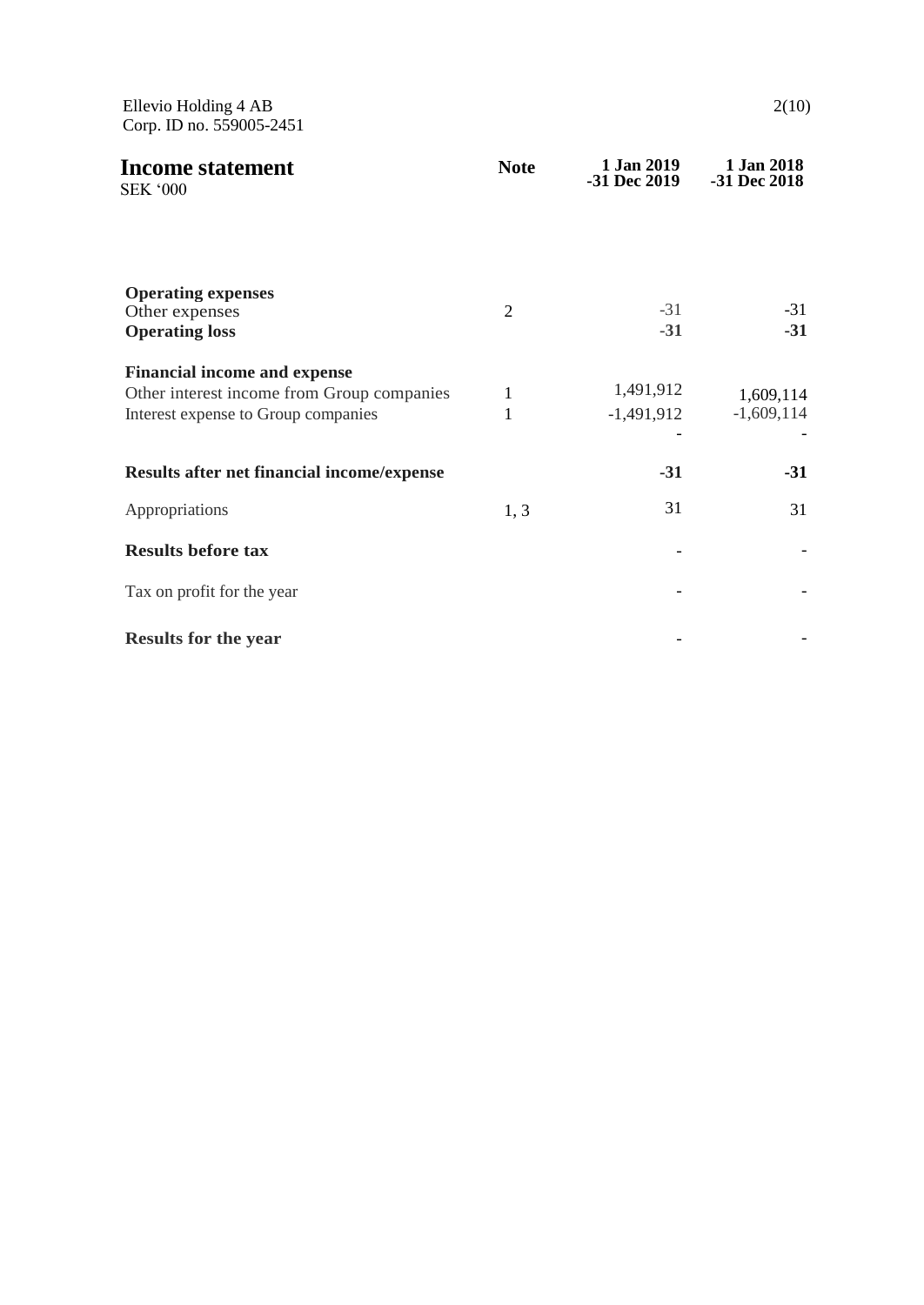| Ellevio Holding 4 AB<br>Corp. ID no. 559005-2451 |             |             | 3(10)       |
|--------------------------------------------------|-------------|-------------|-------------|
| <b>Balance sheet</b><br><b>SEK '000</b>          | <b>Note</b> | 31 Dec 2019 | 31 Dec 2018 |
| <b>ASSETS</b>                                    |             |             |             |
| <b>Non-current assets</b>                        |             |             |             |
| <b>Non-current financial assets</b>              |             |             |             |
| Investments in Group companies                   | 1, 4, 5     | 7,335,202   | 7,335,202   |
| Receivables from Group companies                 | 1, 6        | 20,668,161  | 19,176,249  |
|                                                  |             | 28,003,363  | 26,511,451  |
| <b>Total non-current assets</b>                  |             | 28,003,363  | 26,511,451  |
| <b>Current assets</b>                            |             |             |             |
| <b>Current receivables</b>                       |             |             |             |
| Receivables from Group companies                 |             | 31          | 31          |
|                                                  |             | 31          | 31          |
| <b>Total current assets</b>                      |             | 31          | 31          |
| <b>TOTAL ASSETS</b>                              |             | 28,003,394  | 26,511,482  |
|                                                  |             |             |             |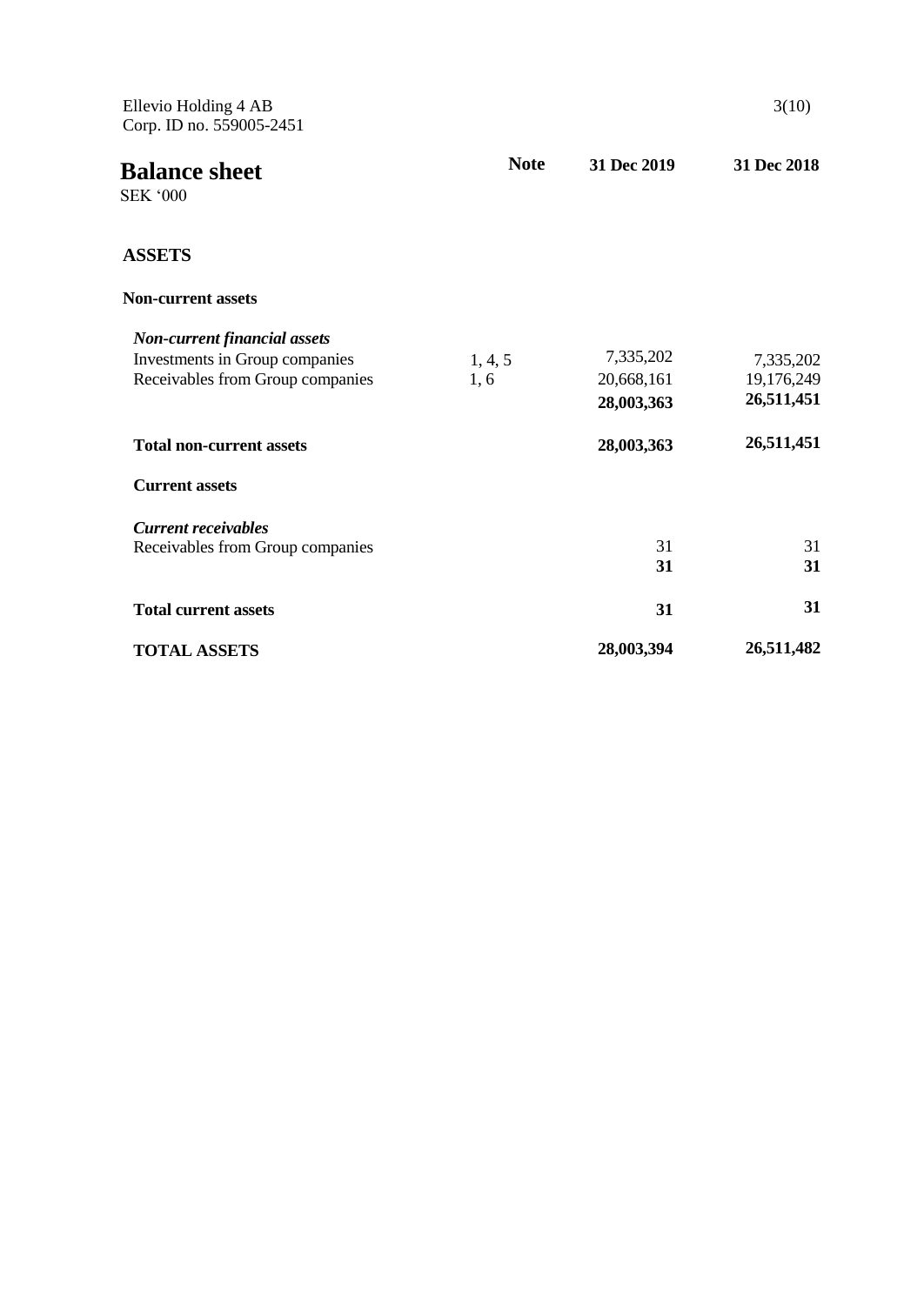| Ellevio Holding 4 AB<br>Corp. ID no. 559005-2451 |              |             | 4(10)       |
|--------------------------------------------------|--------------|-------------|-------------|
| <b>Balance sheet</b><br><b>SEK '000</b>          | <b>Note</b>  | 31 Dec 2019 | 31 Dec 2018 |
| <b>EQUITY AND LIABILITIES</b>                    |              |             |             |
| <b>Equity</b>                                    |              |             |             |
| <b>Restricted equity</b>                         |              |             |             |
| Share capital                                    |              | 50<br>50    | 50<br>50    |
| Non-restricted equity                            |              |             |             |
| Retained earnings<br>Profit for the year         |              | 7,335,152   | 7,335,152   |
|                                                  |              | 7,335,152   | 7,335,152   |
| <b>Total equity</b>                              |              | 7,335,202   | 7,335,202   |
| <b>Non-current liabilities</b>                   | $\tau$       |             |             |
| Liabilities to Group companies                   | 1            | 20,668,161  | 19,176,249  |
| <b>Total non-current liabilities</b>             |              | 20,668,161  | 19,176,249  |
| <b>Current liabilities</b>                       |              |             |             |
| Liabilities to Group companies                   | $\mathbf{1}$ | 31          | 31          |
| <b>Total current liabilities</b>                 |              | 31          | 31          |
| <b>TOTAL EQUITY AND LIABILITIES</b>              |              | 28,003,394  | 26,511,482  |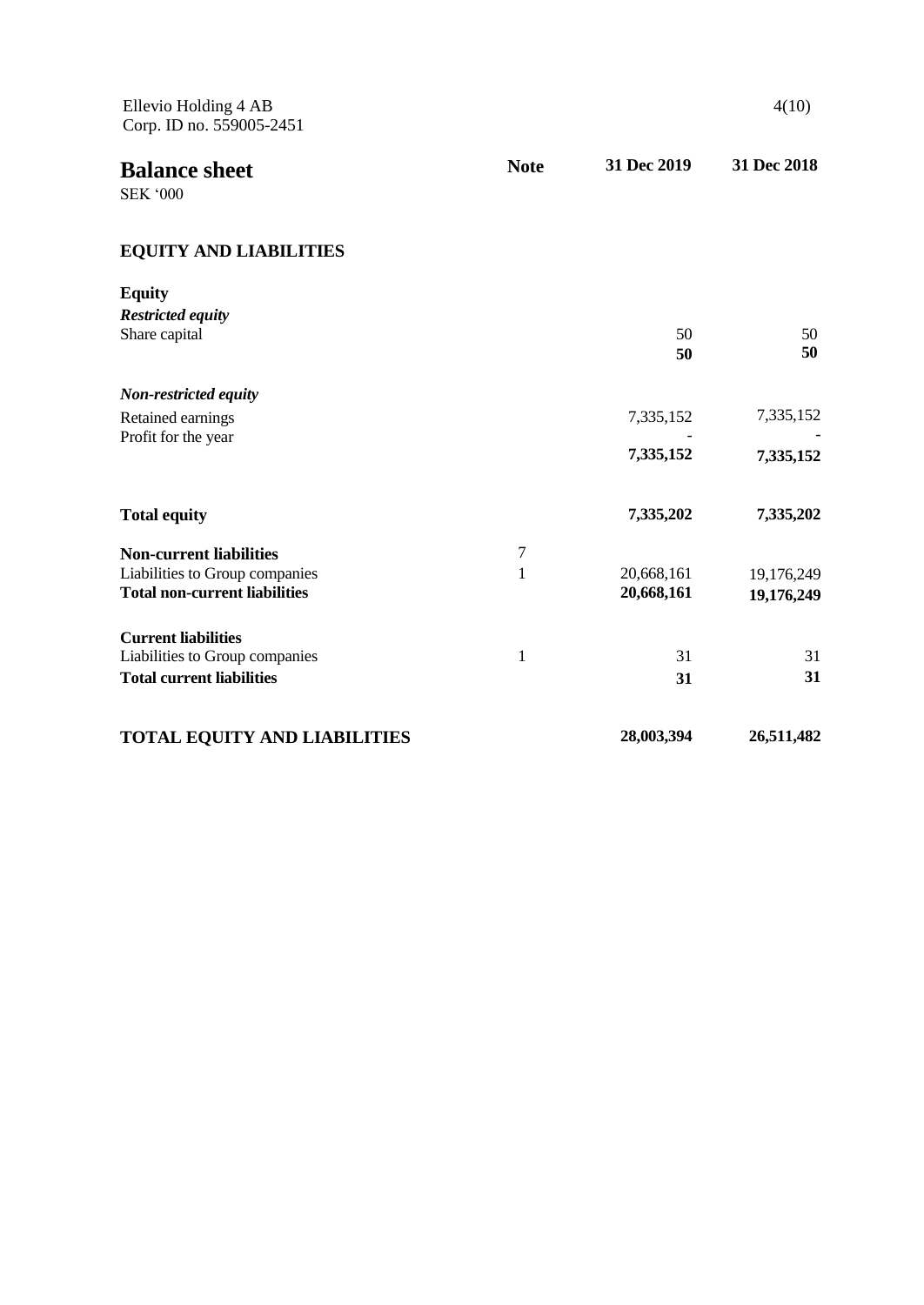# **Statement of changes in equity**

SEK '000

|                                          | <b>Restricted equity</b> | Non-restricted<br>equity                                        |                        |
|------------------------------------------|--------------------------|-----------------------------------------------------------------|------------------------|
|                                          | <b>Share</b><br>capital  | <b>Retained</b><br>earnings<br>including profit<br>for the year | <b>Total</b><br>equity |
| <b>Opening balance, 1 January 2018</b>   | 50                       | 7,335,152                                                       | 7,335,202              |
| Profit of the year                       |                          |                                                                 |                        |
| <b>Closing balance, 31 December 2018</b> | 50                       | 7,335,152                                                       | 7,335,202              |
| <b>Opening balance, 1 January 2019</b>   | 50                       | 7,335,152                                                       | 7,335,202              |
|                                          |                          |                                                                 |                        |
| Profit for the year                      |                          |                                                                 |                        |
| <b>Closing balance, 31 December 2019</b> | 50                       | 7,335,152                                                       | 7,335,202              |

The company has 50,000 shares. The quotient value is SEK 1 per share.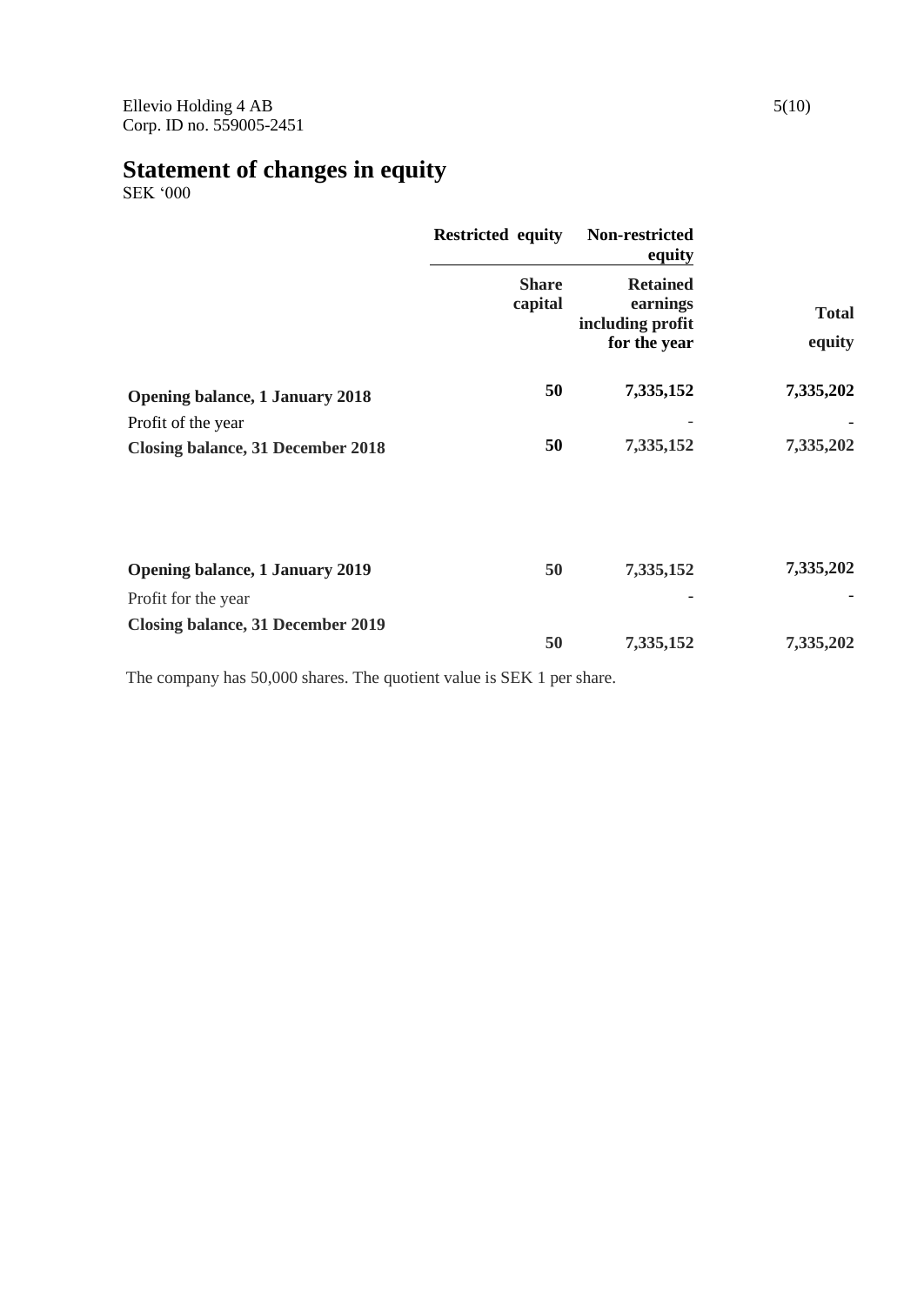# **Additional disclosures**

# **Accounting policies and valuation principles**

## **General information**

Ellevio Holding 4 AB (corp. ID no. 559005-2451) is a limited company with registered office in Stockholm, Sweden. The address of the head office is Valhallavägen 203, SE-115 53 Stockholm. In accordance with Chapter 7 Section 2 of the Swedish Annual Accounts Act, consolidated financial statements are not prepared for Ellevio Holding 4 AB and its subsidiaries. Ellevio Holding 1 AB (corp. ID no. 559005-2444) with registered office in Stockholm is the parent company of the largest group of which Ellevio Holding 4 AB is a part, for which consolidated financial statements are prepared. The consolidated financial statements are available from Ellevio Holding 1 AB, Box 242 07, SE-104 51 Stockholm. Ellevio Holding 3 AB (corp. ID no. 559005-2436) is the parent company of the smallest group of which Ellevio Holding 4 AB is a part.

The annual report has been prepared in accordance with the Swedish Annual Accounts Act and BFNAR 2012: 1 Annual Accounts and Consolidated Financial Statements.

## **Valuation principles**

Assets, provisions and liabilities have been recognised at cost unless otherwise indicated.

#### **Revenue**

Revenue is measured at the fair value of the consideration received or receivable. Other revenue earned is recognised as follows Interest income: in accordance with the effective return. Dividend received: when the right to receive the dividend is deemed to be secure.

## **Income tax**

Reported income taxes include tax payable or due in respect of the current year, adjustments related to current tax for previous years and deferred tax. All tax liabilities and assets are valued at their nominal amounts and based on the tax rules and tax rates that have been enacted or that have been announced and are highly likely to be confirmed. Tax is recognised in the income statement, except when the underlying transaction is recognised directly in equity, in which case the associated tax effect is also recognised in equity. Deferred tax is calculated using the balance sheet liability method for all temporary differences between the carrying amounts and tax bases of assets and liabilities. Deferred tax assets relating to deductible temporary differences and tax losses are recognised only to the extent that it is likely that these will result in lower tax payments in future.

## **Group contributions**

All Group contributions paid and received are accounted for as appropriations.

## **Financial instruments**

A financial asset or financial liability is recognised in the balance sheet when the company becomes a party to the contractual terms and conditions of the instrument. A financial asset is derecognised when the contractual right to the cash flow from the asset expires or is settled or when the company loses control of it. A financial liability, or portion of a financial liability, is derecognised when the contractual obligation is fulfilled or is otherwise expired.

Current assets and current liabilities are measured at cost on initial recognition.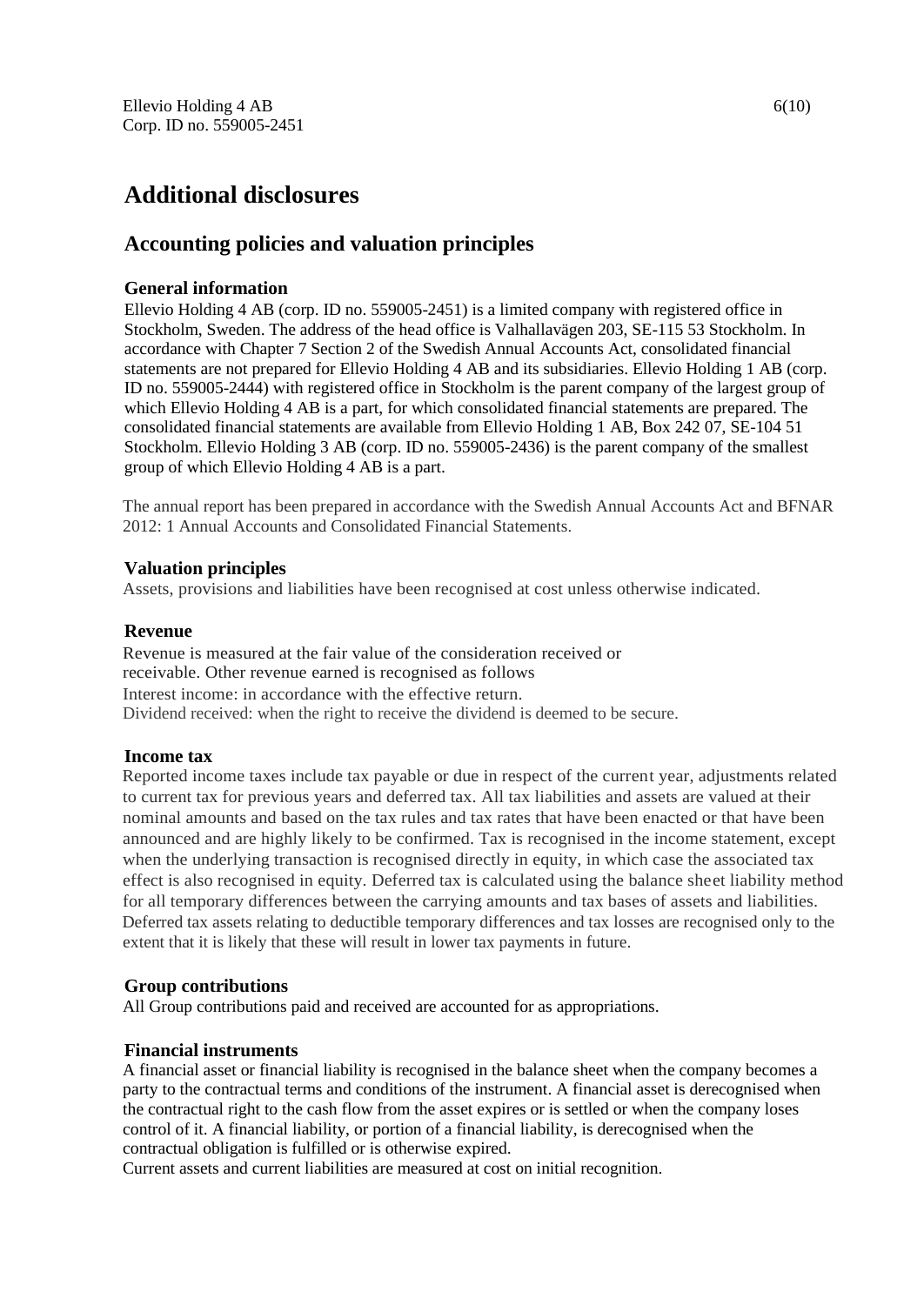Ellevio Holding 4 AB 7(10) Corp. ID no. 559005-2451

Non-current receivables and non-current liabilities are measured at amortises cost on initial recognition.

Borrowing costs are allocated to accounting periods as part of the interest expense of the loan.

After initial recognition, current assets are measured using the lower of cost or market method, i.e. at the lower of cost and net realisable value at the balance sheet date. Current liabilities are measured at their nominal amount. After initial recognition, non-current receivables and non-current liabilities are measured at amortised cost.

#### *Amortised cost*

Amortised cost refers to the amount at which the asset or liability is measured at initial recognition less principal repayments, plus or minus the cumulative amortisation of the initial difference between the amount received/paid and the amount payable/receivable at maturity and less impairment losses.

#### **Impairment of non-current financial assets**

#### *General policies*

At each balance sheet date, an assessment is made of whether there is any indication of impairment of one or several non-current financial assets. If such indication exists, the recoverable amount is determined.

#### *Valuation of the recoverable amount*

The recoverable amount is the higher of fair value less costs to sell and value in use. In assessing value in use, the estimated future cash flows are discounted using a discount rate which reflects the risk-free rate and the risk associated with the asset or cash-generating unit. The calculation is made for each asset or cash-generating unit.

#### *Reversal of impairment*

Impairment of non-current financial assets is reversed if the reasons for the impairment have changed.

#### **Dividends from subsidiaries**

Dividends from subsidiaries are recognised when the parent company's right to receive the dividend is deemed to be secure and the amount can be reliably measured.

#### **Receivables**

Receivables due more than 12 months after the balance sheet date are classified as non-current assets. Other receivables are classified as current assets. Receivables are recognised at the amounts expected to be realised.

#### **Receivables and liabilities in foreign currency**

Receivables and liabilities in foreign currency have been translated at closing rates. Unrealised foreign exchange gains and losses are included in profit or loss. Foreign exchange gains (losses) on operating receivables and liabilities are recognised in the same item of income and expense as that to which the income or expense refers. Foreign exchange differences related to financial assets and liabilities are recognised in financial income and expense.

#### **Current investments**

In accordance with the Annual Accounts Act, current investments are valued at the lower of cost and net realisable value.

#### **Significant estimates and judgments**

No estimates or judgments which are considered to be significant have been made in the financial statements.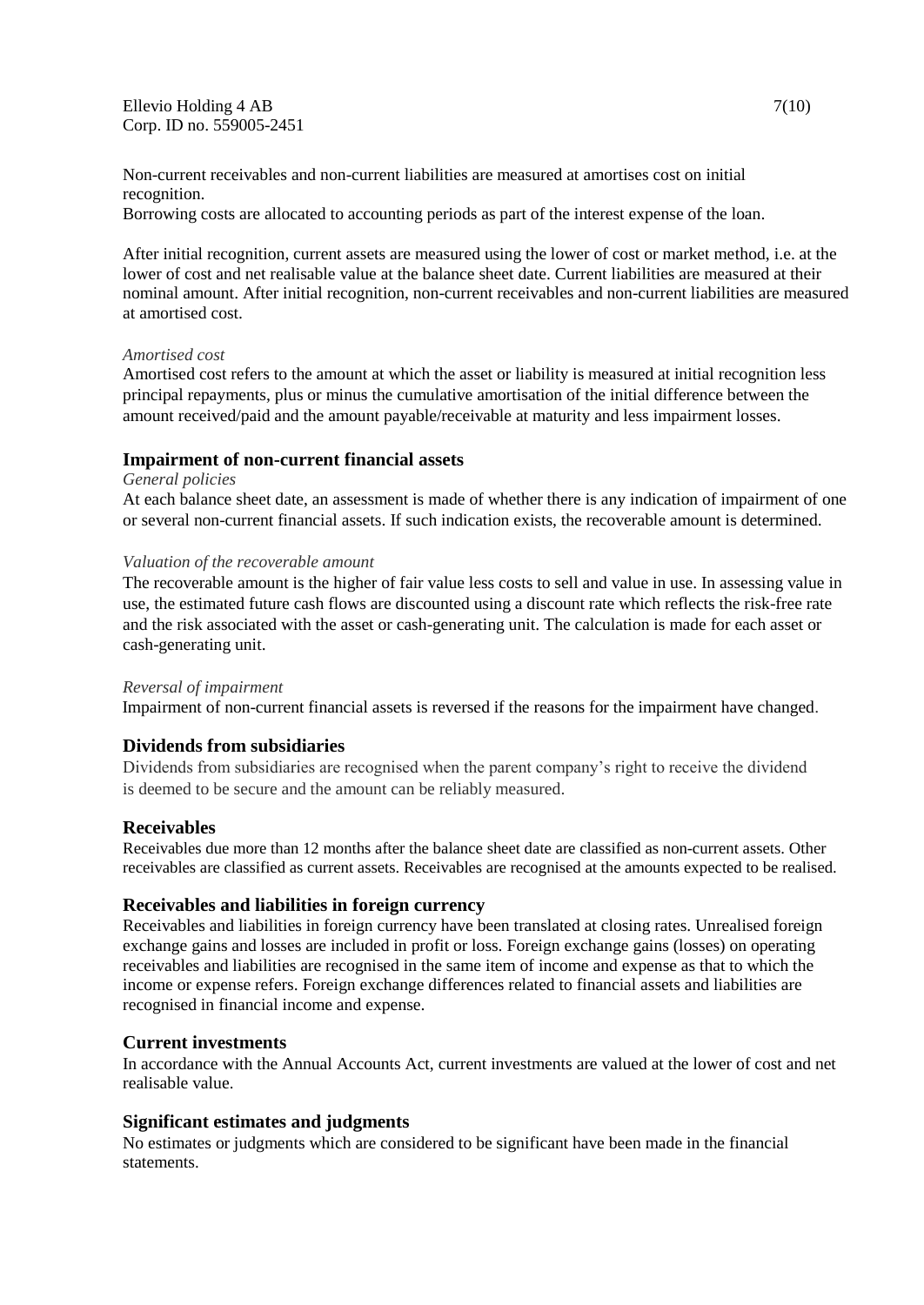Ellevio Holding 4 AB 8(10) Corp. ID no. 559005-2451

## **Notes**

SEK '000

## **Note 1 Related party transactions**

Information on transactions with related parties is provided in Notes 3, 4, 5, 6, and 7.

## **Note 2 Fees to auditors**

Audit engagement refers to the audit of the annual accounts and accounting records, and of the Board of Directors' management of the company, other tasks incumbent upon the company's auditor as well as advice and other assistance occasioned by observations made in the course of such examination or the carrying-out of such other tasks.

|                                    | 1 Jan 2019<br>-31 Dec 2019 | 1 Jan 2018<br>-31 Dec 2018 |
|------------------------------------|----------------------------|----------------------------|
| Audit engagement, Ernst & Young AB | 31<br>31                   | 31<br>31                   |

## **Note 3 Appropriations**

| .                           | 1 Jan 2019<br>$-31$ Dec $2019$ | 1 Jan 2018<br>$-31$ Dec 2018 |
|-----------------------------|--------------------------------|------------------------------|
| Group contribution received | 31<br>31                       | 31<br>31                     |

## **Note 4 Investments in Group companies**

|                                        | 31 Dec 2019 | 31 Dec 2018 |
|----------------------------------------|-------------|-------------|
| Cost at beginning of year              | 7,335,202   | 7,335,202   |
| <b>Accumulated cost at end of year</b> | 7,335,202   | 7,335,202   |
| Carrying amount at end of year         | 7,335,202   | 7,335,202   |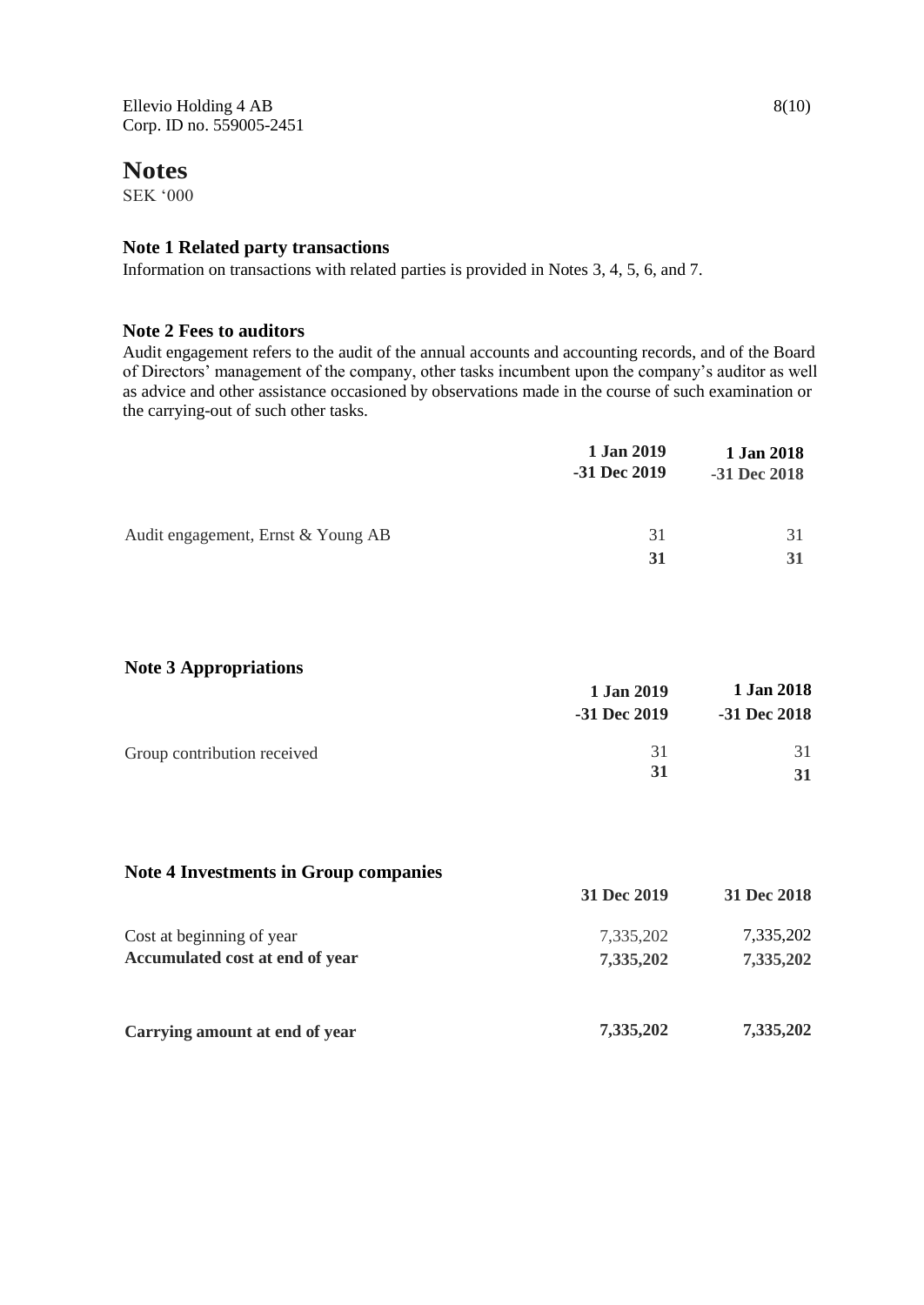## **Note 5 Specification of investments in Group companies**

|                                  | <b>Share of</b><br><b>Equity</b> | <b>Share of</b><br>votes       | No. of<br><b>shares</b>    | <b>Carrying</b><br><b>Amount</b><br>31 Dec 2019 |
|----------------------------------|----------------------------------|--------------------------------|----------------------------|-------------------------------------------------|
| <b>Name</b><br>Ellevio AB (publ) | 100%                             | 100%                           | 50,000                     | 7,335,202                                       |
| Ellevio AB (publ)                | Corp. ID no.<br>556037-7326      | <b>Reg office</b><br>Stockholm | <b>Equity</b><br>7,604,874 | <b>Profit/loss</b><br>$-1,248,165$              |

| <b>Note 6 Receivables from Group companies</b> |             |             |
|------------------------------------------------|-------------|-------------|
|                                                | 31 Dec 2019 | 31 Dec 2018 |
| Interest-bearing loans to Group companies      | 20,668,161  | 19,176,249  |
|                                                | 20,668,161  | 19,176,249  |
| <b>Note 7 Non-current liabilities</b>          |             |             |
|                                                | 31 Dec 2019 | 31 Dec 2018 |
| Maturity over 10 years                         | 20,668,161  | 19,176,249  |
|                                                | 20,668,161  | 19,176,249  |
| All loans are due in 2040.                     |             |             |

**Note 8 Pledged assets**

|                                                                              | 31 Dec 2019 | 31 Dec 2018 |
|------------------------------------------------------------------------------|-------------|-------------|
| Shares in the subsidiary company Ellevio AB have been<br>pledged             | 7,335,202   | 7,335,202   |
| Receivables related to intercompany loans to Ellevio AB have<br>been pledged | 20,668,161  | 19,176,249  |
|                                                                              | 28,003,394  | 26,511,482  |

All collateral has been provided as collateral for external loans in Ellevio AB (publ).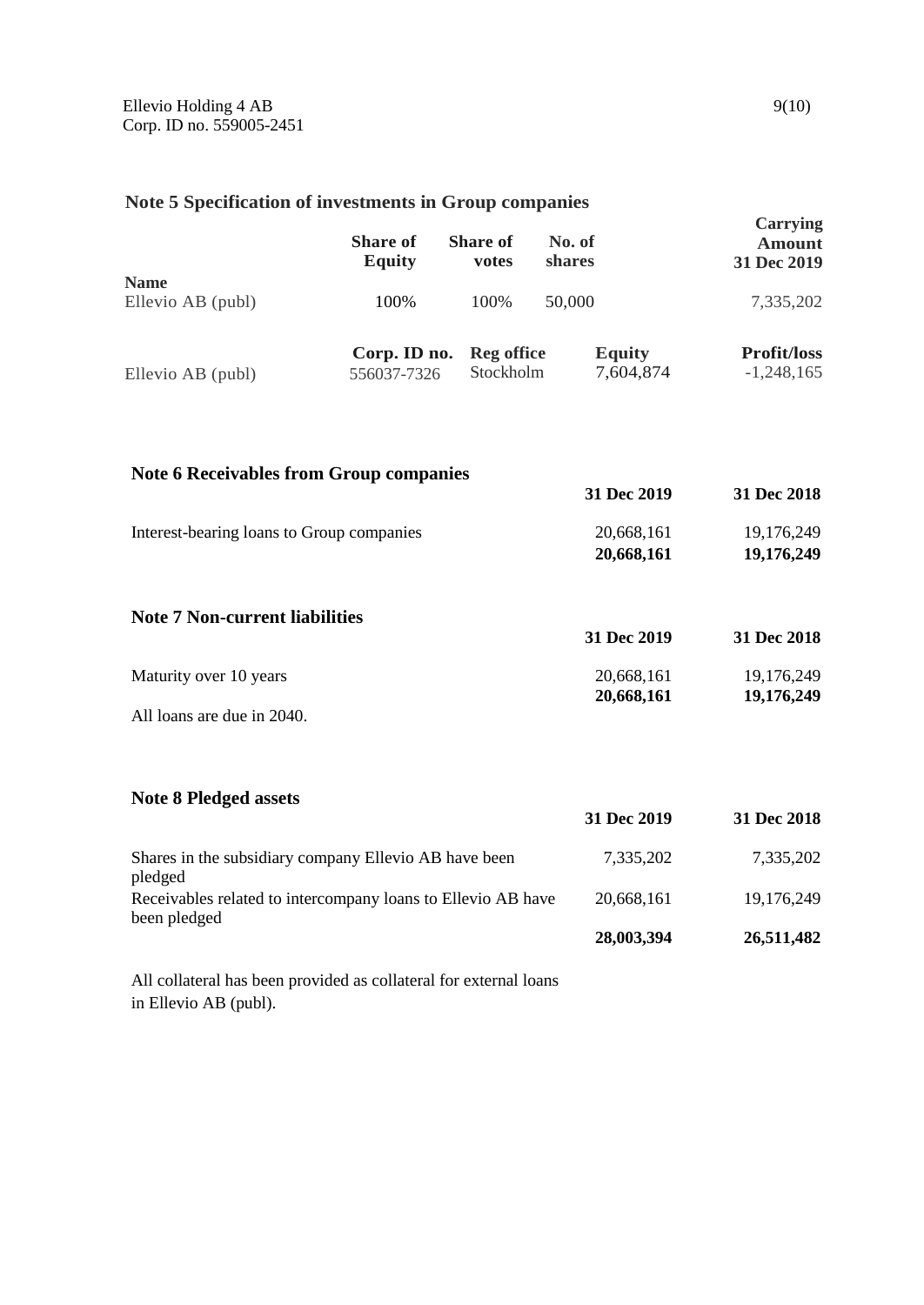#### **Note 9 Group composition**

At 31 December 2019 the Group had the following subsidiaries:

| <b>Name</b>                 | Corp. ID no. | <b>Operations</b>                            | <b>Holding</b><br>$\frac{(0)}{0}$ |
|-----------------------------|--------------|----------------------------------------------|-----------------------------------|
| Ellevio Holding 1 AB        | 559005-2444  | Management of immovable and movable property | 100%                              |
| Ellevio Holding 2 AB        | 559001 -1937 | Management of immovable and movable property | 100%                              |
| Ellevio Holding 3 AB        | 559005-2436  | Management of immovable and movable property | 100%                              |
| <b>Ellevio Holding 4 AB</b> | 559005-2451  | Management of immovable and movable property | 100%                              |
| Ellevio AB (publ)           | 556037-7326  | Electricity distribution                     | 100%                              |
|                             |              |                                              |                                   |

## **Note 10 Significant events after the end of the financial year**

No significant events occurred after the end of the financial year affecting the limited operations conducted within the company.

Stockholm, 28 April 2020

Sören Mellstig Anna Belfrage Chairman

Lars Clausen Göran Hägglund

Karin Jarl Månsson Michael Mc Nicholas

Sten Olsson

# **Auditor's certification**

We submitted our audit report on 28 April 2020

Ernst & Young AB

Henrik Jonzén Authorised Public Accountant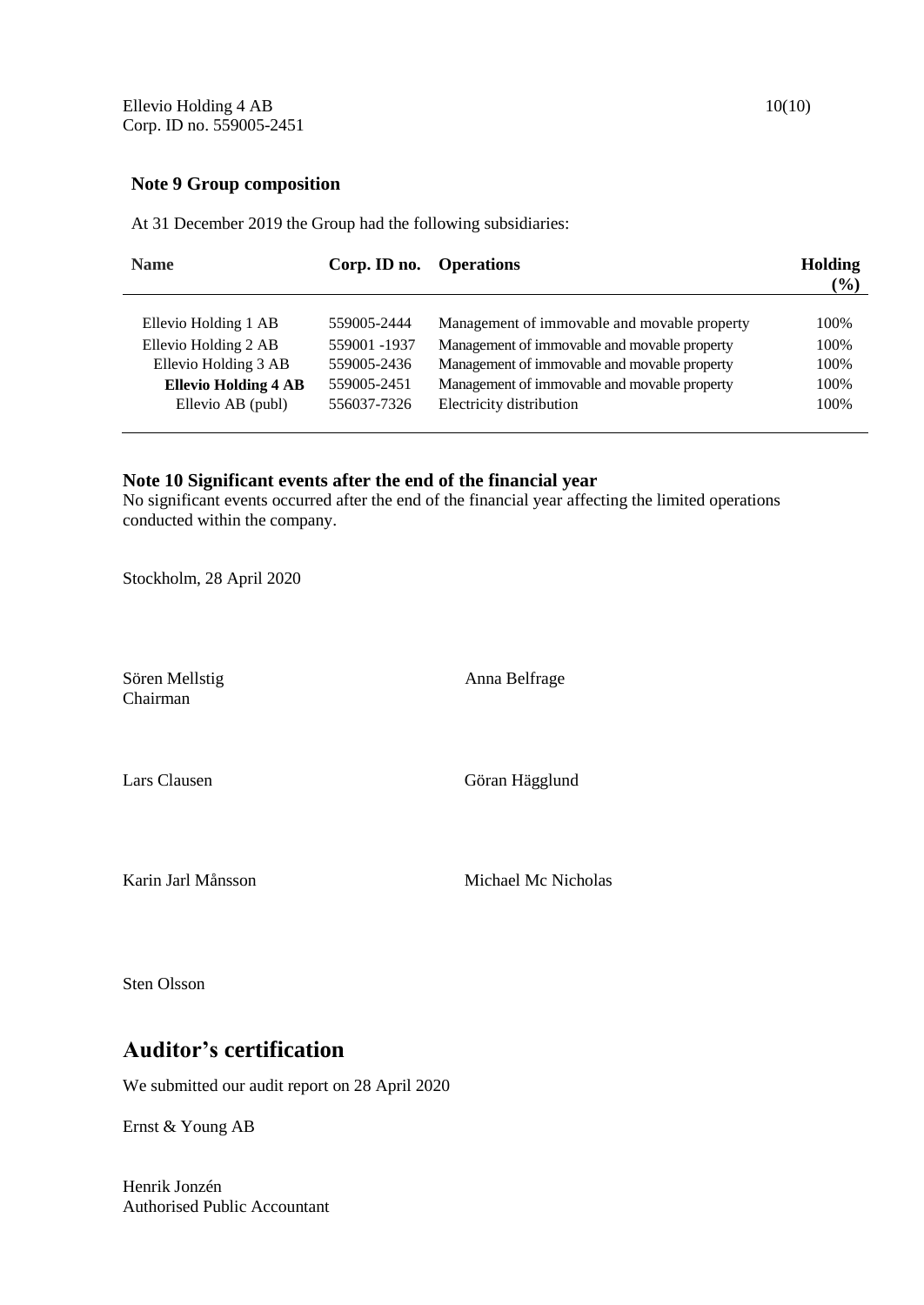#### **Auditor's report**

#### To the general meeting of the shareholders of Ellevio Holding 4 AB, corporate identity number 559005-2451

**Report on the annual accounts** 

#### *Opinions*

We have audited the annual accounts of Ellevio Holding 4 AB for the year 2019.

In our opinion, the annual accounts have been prepared in accordance with the Annual Accounts Act and present fairly, in all material respects, the financial position of the Ellevio Holding 4 AB as of December 31, 2019 and its financial performance for the year then ended in accordance with the Annual Accounts Act. The statutory administration report is consistent with the other parts of the annual accounts.

We therefore recommend that the general meeting of shareholders adopts the income statement and balance sheet.

#### *Basis for Opinions*

We conducted our audit in accordance with International Standards on Auditing (ISA) and generally accepted auditing standards in Sweden. Our responsibilities under those standards are further described in the Auditor's Responsibilities section. We are independent of the Ellevio Holding 4 AB in accordance with professional ethics for accountants in Sweden and have otherwise fulfilled our ethical responsibilities in accordance with these requirements.

We believe that the audit evidence we have obtained is sufficient and appropriate to provide a basis for our opinions.

#### *Responsibilities of the Board of Directors*

The Board of Directors is responsible for the preparation of the annual accounts and that they give a fair presentation in accordance with the Annual Accounts Act. The Board of Directors is also responsible for such internal control as they determine is necessary to enable the preparation of annual accounts that are free from material misstatement, whether due to fraud or error.

In preparing the annual accounts, the Board of Directors is responsible for the assessment of the company's ability to continue as a going concern. They disclose, as applicable, matters related to going concern and using the going concern basis of accounting. The going concern basis of accounting is however not applied if the Board of Directors intends to liquidate the company, to cease operations, or has no realistic alternative but to do so.

#### *Auditor's responsibility*

Our objectives are to obtain reasonable assurance about whether the annual accounts as a whole are free from material misstatement, whether due to fraud or error, and to issue an auditor's report that includes our opinions. Reasonable assurance is a high level of assurance, but is not a guarantee that an audit conducted in accordance with ISAs and generally accepted auditing standards in Sweden will always detect a material misstatement when it exists. Misstatements can arise from fraud or error and are considered material if, individually or in the aggregate, they could reasonably be expected to influence the economic decisions of users taken on the basis of these annual accounts.

As part of an audit in accordance with ISAs, we exercise professional judgment and maintain professional skepticism throughout the audit. We also:

- Identify and assess the risks of material misstatement of the annual accounts , whether due to fraud or error, design and perform audit procedures responsive to those risks, and obtain audit evidence that is sufficient and appropriate to provide a basis for our opinions. The risk of not detecting a material misstatement resulting from fraud is higher than for one resulting from error, as fraud may involve collusion, forgery, intentional omissions, misrepresentations, or the override of internal control.
- Obtain an understanding of the company's internal control relevant to our audit in order to design audit procedures that are appropriate in the circumstances, but not for the purpose of expressing an opinion on the effectiveness of the company's internal control.
- Evaluate the appropriateness of accounting policies used and the reasonableness of accounting estimates and related disclosures made by the Board of Directors.
- Conclude on the appropriateness of the Board of Directors' use of the going concern basis of accounting in preparing the annual accounts. We also draw a conclusion, based on the audit evidence obtained, as to whether any material uncertainty exists related to events or conditions that may cast significant doubt on the company's ability to continue as a going concern. If we conclude that a material uncertainty exists, we are required to draw attention in our auditor's report to the related disclosures in the annual accounts or, if such disclosures are inadequate, to modify our opinion about the annual accounts. Our conclusions are based on the audit evidence obtained up to the date of our auditor's report. However, future events or conditions may cause a company to cease to continue as a going concern.
- Evaluate the overall presentation, structure and content of the annual accounts, including the disclosures, and whether the annual accounts represent the underlying transactions and events in a manner that achieves fair presentation.

We must inform the Board of Directors of, among other matters, the planned scope and timing of the audit. We must also inform of significant audit findings during our audit, including any significant deficiencies in internal control that we identified.